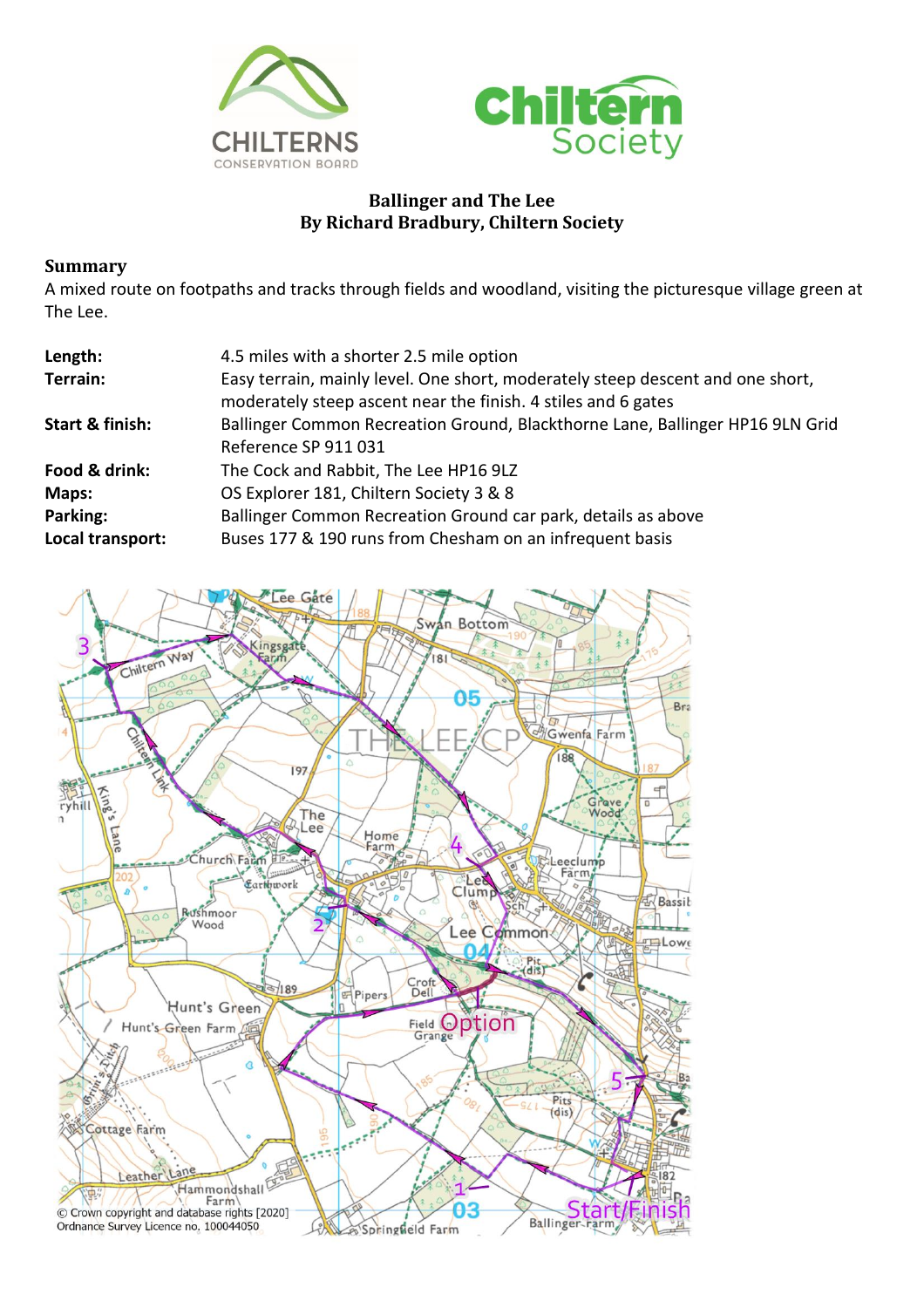## **Route**

From the car park cross the sports field to the far right-hand corner. Go through the gap in the hedge and follow the path straight ahead along the edge of the field. Soon after going through a wide gap into a second field, bear half left on the path that passes to the right of the telegraph pole. (Please note: this is a well-used path but is not the official right of way, which is shown in blue on the map).

Waypoint 1 - At the corner of the field cross the stile and turn right, following the hedgerow, to reach two stiles. Go over the one straight ahead and continue, initially with a hedgerow on your right, across the open field towards the right-hand side of a small wood. At the far side of the field cross the stile and bear half right to the corner of the hedgerow. Stay on the path beside the hedgerow as it curves round to the right, eventually leading to a stile. Cross it and continue ahead along a wide track. When you get to a crossing track turn left up the slope. (\*For shorter option see below). Stay on this tarmac track all the way to the road at The Lee, opposite The Cock and Rabbit Inn.

Waypoint 2 - Turn right then immediately left along the road beside the village green, following it as it curves right. At the far side of the green turn left along the road, passing the church and the cemetery. Just after the large barn conversion (Church Farm House) on the right-hand bend, turn left along a track. When you reach a path junction turn right. Stay on this track for some distance as it runs along the edge of three fields. Eventually it turns sharp left then right, and soon leads you to a path junction where The Chiltern Way crosses.

Waypoint 3 - Turn right along The Chiltern Way. At the far side of the field go through the gate and turn right along a path between wooden fences. Continue ahead into the wood to reach a path junction. Go straight on to emerge from the trees onto a path that soon joins a wide track. Follow the track across the field towards a white cottage. Cross the road by the cottage and continue ahead on the path through the woods, which eventually reaches a field. Fork right on the path that heads across the field to the corner of the hedgerow. Walk along the right-hand side of the hedgerow. Go through a gate, pass a row of cottages, and turn right along the road with The Lee village hall and shop on your right. Cross the road and go through the kissing gate opposite the Scout hut into a field.

Waypoint 4 - Follow the path ahead along the line of the telegraph wires, with an isolated cottage in the valley to your right. When you get to a barbed wire fence on the left (after the fourth telegraph pole) turn right downhill on the path into the valley, passing to the right of a dell containing a large copse of trees. Just before the hedgerow at the bottom turn left and go through the kissing gate ahead. Follow the track along the valley, with fields on your left and woodland on your right, eventually passing through a kissing gate onto a road.

Waypoint 5 - Turn right and, where the road curves left up the hill, turn right through a gap in the hedgerow next to two metal gates. Turn left on the path directly uphill (ignore the wider track to your right). At the top, pass through a gap in the hedgerow and continue ahead on a grassy track which soon becomes a road with houses on both sides. At the T junction cross over and go through the kissing gate into Ballinger sports field. Turn left to return to the start.

*\*Shorter Option – At the crossing track keep straight ahead for 170m to a T Junction. Turn right to rejoin the main route as described in the last sentence of Waypoint 4.*

## **Points of Interest**

**The Lee** is one of the most beautiful villages in the Chilterns. Its name derives from the Old English leah meaning 'a clearing in a wood'. The village encircles its large green, and has many beautiful brick houses. One of them is Lee Manor, once home to the Liberty family (owners of the Liberty department store in